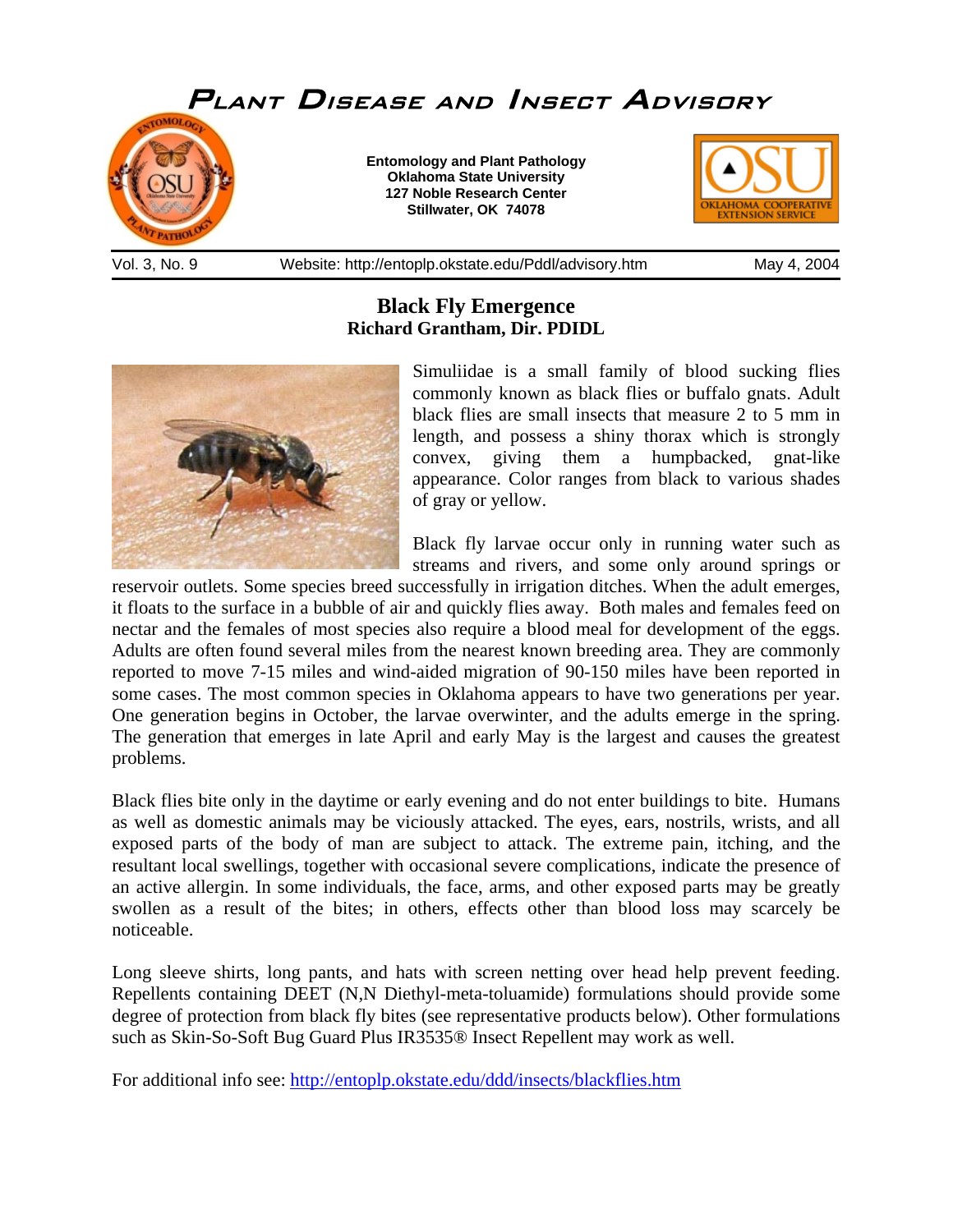

## **Managing Bacterial Leaf Spots on Tomato**

John Damicone, Extension Plant Pathologist

A sure sign of spring is the transplanting of tomatoes. Its also a good time to plan for a disease management program for tomato. Bacterial spot and bacterial speck have been the most common foliar disease of tomato in recent years. It is assumed that these bacterial pathogens are introduced into a production site on contaminated transplants. These arise from contaminated seed. Only one of several thousand seed may be contaminated, but spread can be extensive in transplant production where plants density is high and plants are frequently watered. Furthermore, the bacteria can be present on leaf surfaces of transplants without causing symptoms. Once the bacteria are established, the diseases often become a chronic problem within a production site through survival on residue of the previous crop, volunteer tomatoes, and solanaceous (nightshade) weeds. Symptoms of the two bacterial diseases are very similar (Fig. 1 and 2), and they resemble the fungal disease Septoria leaf spot (Fig 3). In addition to causing premature leaf drop, the bacteria cause fruit spotting which renders affected fruit unmarketable.

A spray program is recommended for control of bacterial leaf spots, particularly where the diseases have been a problem in past years. Bacterial spot and speck are difficult to control, and the results may be visually disappointing. However, the recommendation is based on results of trials in Oklahoma that have demonstrated large yield increases where bacterial spot and speck are present. Copper hydroxide (eg. Kocide) and copper sulfate (eg. Cuprofix) are the most commonly used bactericides. These materials also act as protective fungicides and have activity on fungal diseases such as Septoria leaf spot. Tank mixing coppers with the fungicides maneb or mancozeb (eg. Penncozeb, Dithane, etc.) not only enhances control of fungal diseases, but also increases the release of copper ion into solution which may improve bacterial disease control.

Spray programs should be initiated about 2 weeks after transplanting or at first bloom and repeated every 7-days. The suggested rates for Kocide, maneb and mancozeb are 2 lb/A, or 2 tsp/gal for hand sprayers. Applications should be made in sufficient water to obtain uniform coverage. Avoid the use of mist blowers because coverage can be limited as multiple rows are sprayed, and the forced mist can actually increase bacterial spread. Plants should be sprayed to runoff where hand sprayers are used. Because of the 5-day preharvest restriction for maneb and mancozeb, copper alone can be used during harvest. Bravo may also be used in combination with copper where fungal diseases are a concern.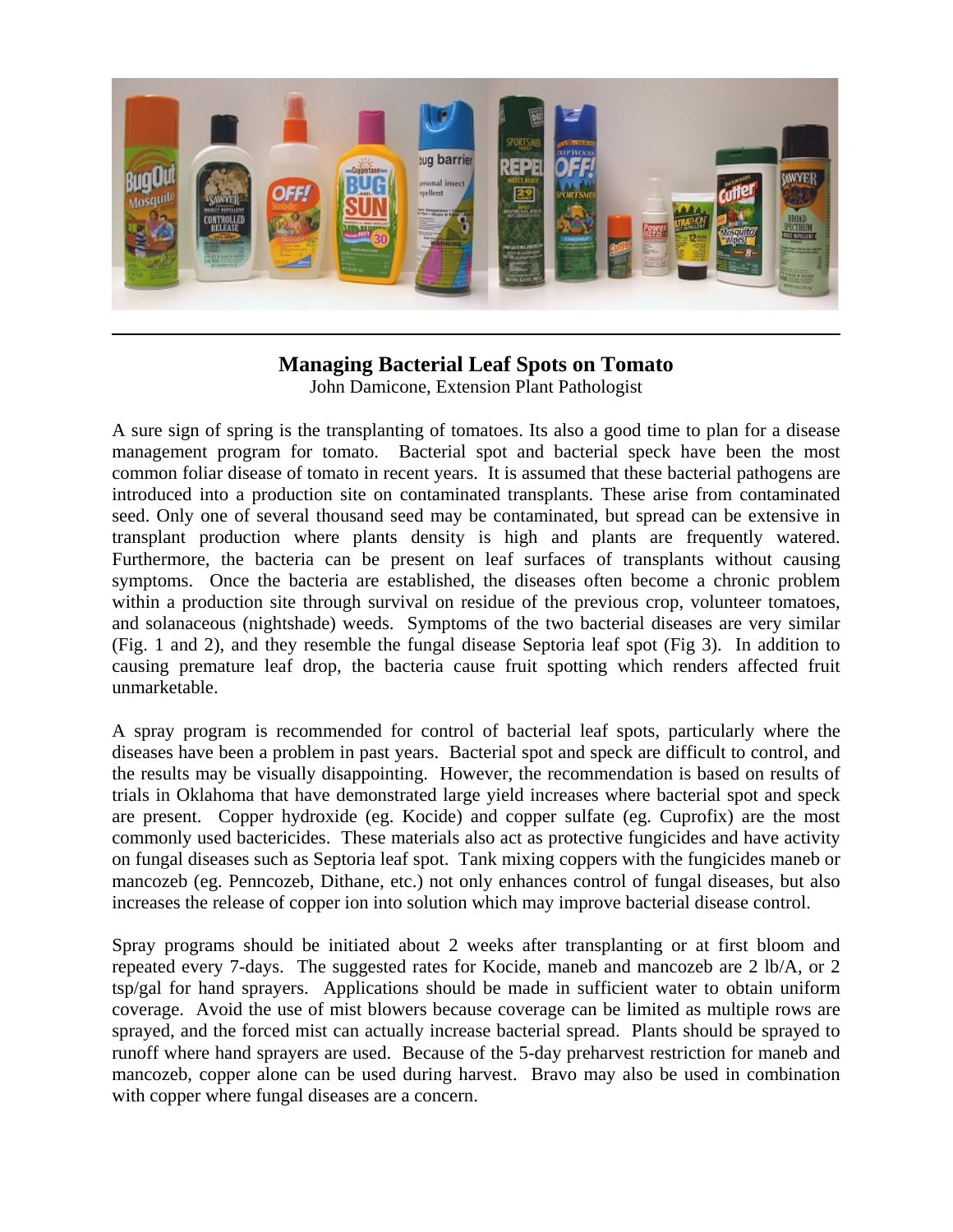

 $\overline{a}$ 

Fig. 1. Bacterial spot. Fig. 2. Bacterial speck.



Fig. 3. Septoria leaf spot.

## **Curly Top or No Curly Top? (That is the question)**

John Damicone, Extension Plant Pathologist

Curly top disease, caused by beet curly top virus (BCTV) was a widespread problem last year in tomatoes and peppers. On tomato (Fig. 4) the virus causes stunting, leaf curl, purple coloring in the leaf veins, and plant death. On peppers (Fig 5), the virus causes stunting, mild leaf curl, and plant death. The virus is spread by the beet leaf hopper as it samples plants in search of suitable host plants. The disease was a regional problem in 2003, as it caused severe losses in spinach in south Texas early in the year, and on peppers and tomatoes in Colorado, New Mexico, and Texas. What can we expect in 2004?

In the Pacific west where curly top has been a problem for many years, the disease is sporadicsevere some years and mild or non-existent in others. The cyclic nature of the disease is thought to be related to complex factors affecting leaf hopper numbers and migration, and sources of the virus which the leaf hoppers acquire. In other words, where lots of leaf hoppers have the virus